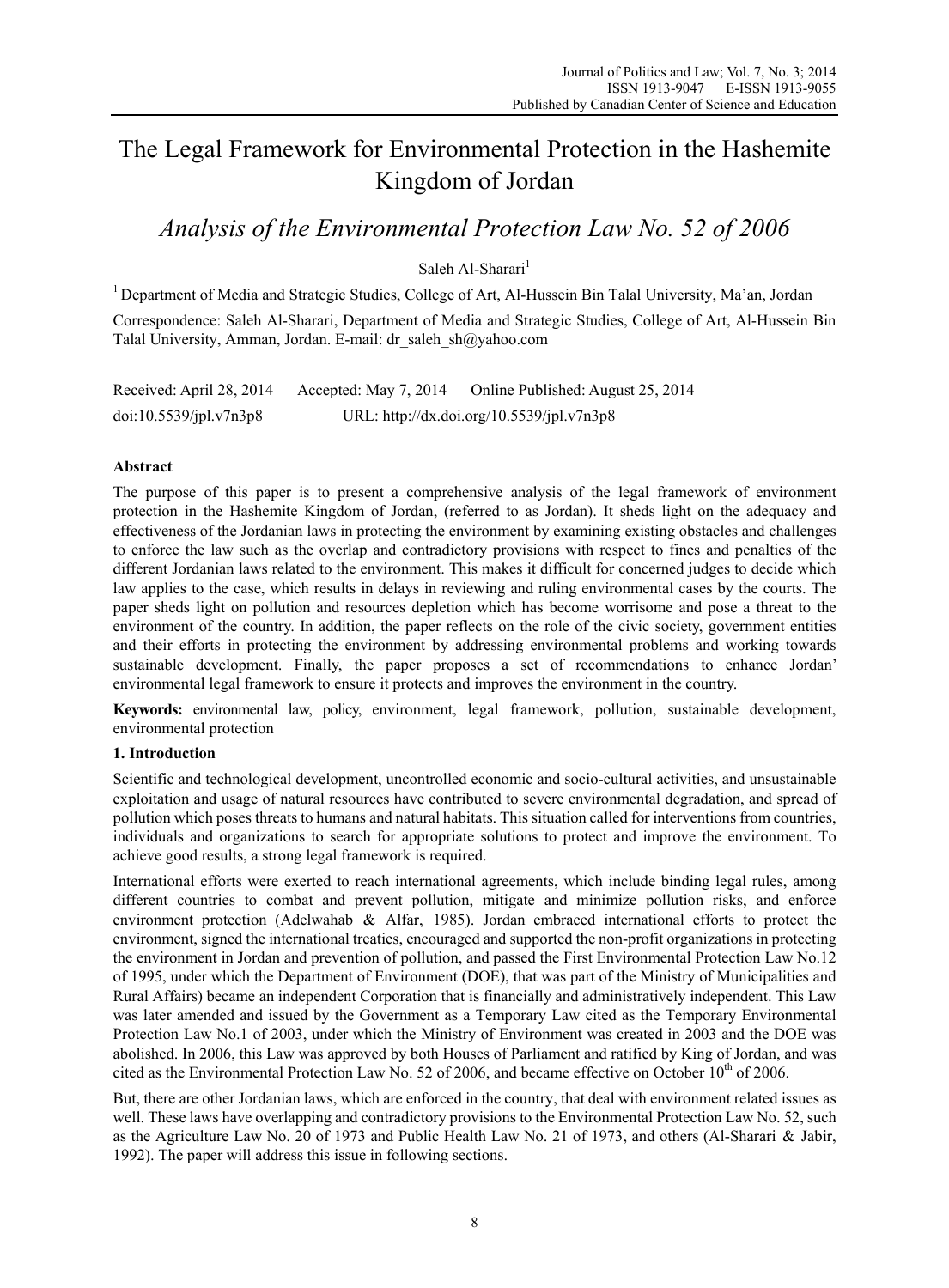#### **2. Research Design and Procedure**

This research is qualitative. Theoretical approach and analytical examination of the Environmental Protection Law Jordanian No. 52 of 2006 was followed in comparison with some Jordanian laws related to the environment. In addition, a review of relevant sources and references was conducted.

#### **3. Definition of the Environment**

Humans and the environment have an interrelated relationship; humans are dependent on the environment which relies on mankind to improve and sustain it. The subject of anthropogenic climate change first witnessed attention in the United Nations Conference on the Human Environment that was held in Stockholm Conference in June 1972. The conference considered the need for a common outlook and for common principles to inspire and guide the peoples of the world to protect the human environment. The Conference called upon Governments and peoples to exert common efforts for the preservation and improvement of the human environment, for the benefit of all the people and for their posterity (United Nations [UN], 1972). The conference had three major outcomes: 1) a declaration named "Declaration of the United Nations Conference on the Human Environment", commonly known as the "Stockholm Declaration", which contains 21 principles; 2) an Action Plan that contains 109 recommendations which were adopted by Participating States by consensus. The Action Plan identifies specific environmental actions to address environmental issues and divides them into categories: a global environmental assessment program ("Earthwatch"); environmental management activities; and international measures to support the national and international actions of assessment and management; and 3) the establishment of a new institution the United Nations Environment Program (UNEP) to serve as a focal point within the UN system for the promotion and coordination of the international environmental agenda (Galizzi, 2005).

The first principle of the Stockholm Declaration gives the sole responsibility of environment protection and enhancement to humans as it states " *Man has the fundamental right to freedom, equality and adequate conditions of life, in an environment of a quality that permits a life of dignity and well-being, and he bears a solemn responsibility to protect and improve the environment for present and future generations. In this respect, policies promoting or perpetuating apartheid, racial segregation, discrimination, colonial and other forms of oppression and foreign domination stand condemned and must be eliminated*."

The general definition of the environment includes all the living (humans, animals, flora and fauna, and micro-organisms) and non-living things (e.g. matter, geography, energy, historical, cultural and aesthetic components, and built environment) and the interaction between them.

The Jordanian Environmental Protection Law No. 52 of 2006 Article II thereof defines the environment as "*The surroundings that include living and non-living beings and matter and all of the components of the surroundings in terms of air, water and earth and the interaction thereof and things erected by Man thereof.* 

The Egyptian Environmental Protection Law No. 4 of 1994 in Chapter 1 Article I define the environment as "*The biosphere which encompasses living organisms together with the substance it contains and the air, water and soil that surrounds it as well as the establishments set up by man".* 

The above definitions of the environment do not only list the different components of the environment, but emphasize the relationship and interaction between humans and its surrounding environment.

#### **4. Environmental Threats, Challenges and Protection**

The global, regional and local environments face numerous threats, dangers and challenges, as a result of human activities, and in some cases due to natural disasters. This paper will present the most threatening sources of environmental dangers and the legal framework for the protection of the environment.

The Jordanian Environmental Protection Law No. 52 of 2006 Article II thereof defines the environmental protection as: "*Protection of the components and elements of the environment and improvement of same and prevention of the deterioration or pollution thereof or the reduction thereof to within the safe pollution thresholds, and these components include the air, the water, the soil, natural beings and Man, and the resources thereof*."

The Government of Jordan has been keen on the rational use of its natural resources, prolonging the use of non-renewable resources by considering different alternatives, and achieving economic development whilst sustaining a healthy natural balance and ensuring pollution prevention (Algendy, 2000).

#### *4.1 Pollution*

Pollution whether it is originating from nature or resulting from human intervention in environmental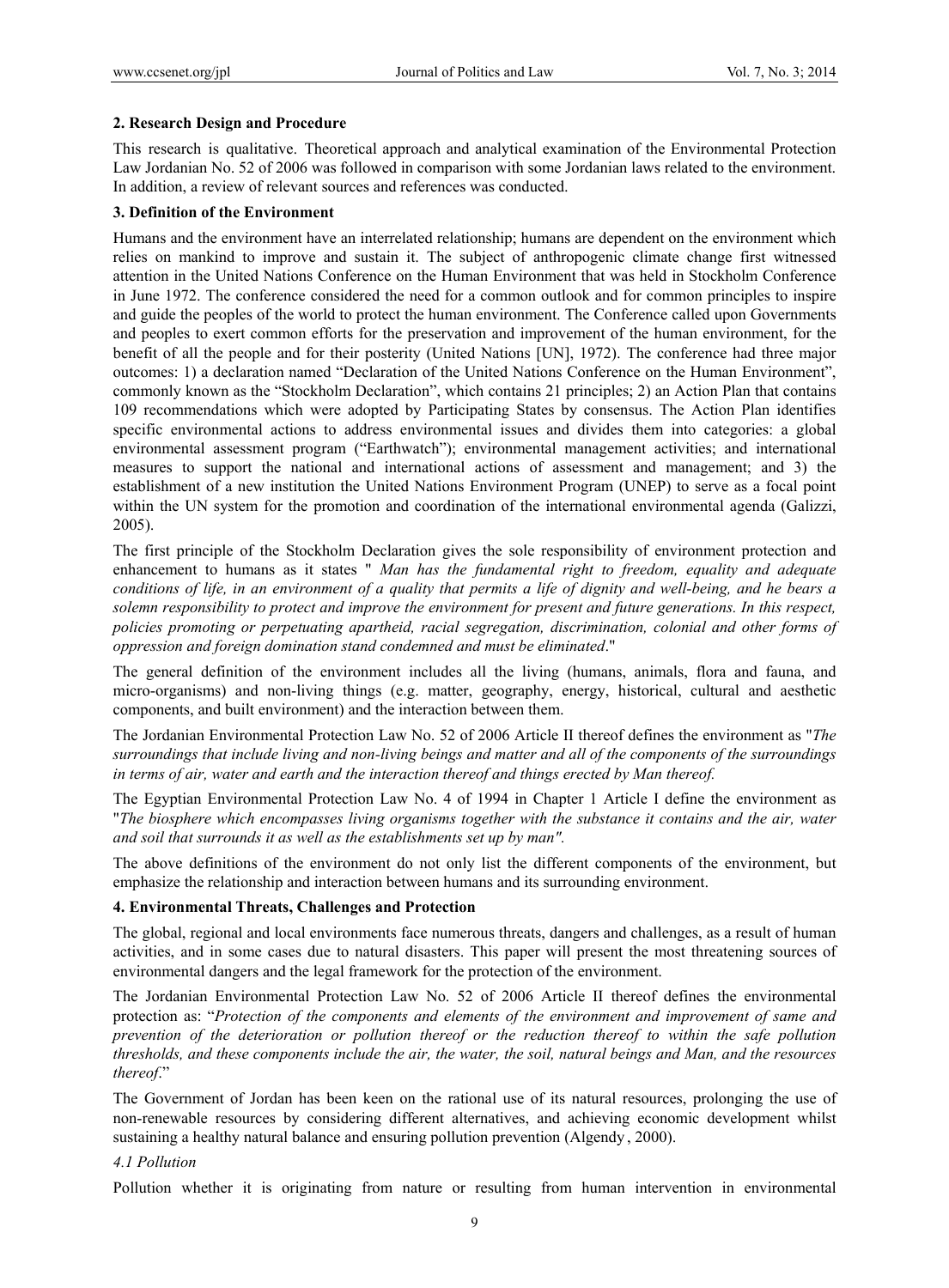ecosystems poses an immense threat to the environment and endangers human lives. Since human beings inhabited this earth, they have been facing pollutants emitted from natural components of the environment itself such as natural disasters causing epidemics, famine, and etc. (Alqassas, 2000). With technological progress, the environment has become contaminated with pollutants caused by industrial effluents and noxious wastes, in addition to the misuse of natural resources leading to ecological imbalance and poses a threat to the environment (Mekhamer, 1984).

There are many opinions with regards to defining pollution. The Stockholm Conference defined pollution is as: "*Human activities which inevitability lead to compounded introduction of substances, and sources of energy to the environment in which these substances threatens and endangers human health and natural resources and habitats, in this case we are subject to pollution*".

According to the Environmental Protection Law No. 52 of year 2006, Jordan, Article 2, the Jordanian Legislator defined pollution "*Any change in elements of the environment that might lead directly or indirectly to harming the environment, or negatively affecting its elements or affecting Man's exercise of his natural life, or upsetting the natural balance"*.

And since pollution is considered one of the oldest and most common dangers that face the environment and human beings, individuals, groups and states are obliged and are responsible for preventing and overcoming this problem. One of the most important instruments required to protect the environment is having a strong legal framework that deals with this issue and aims to improve the right of persons to live in clean environment free from pollution (Alabiedy, 2011).

#### *4.2 Environment Deterioration and Depletion of Its Resources*

The United Nations has warned from environmental deterioration resulting from economic, agriculture and industrial activities that is practiced by humans. It has continuously called for commitment from countries to take affirmative actions to combat and prevent harmful effects leading to further environmental degradation and to work towards improving the environment. It is evident that vast areas of green lands are facing desertification. The General Secretary has announced that desertification and drought are threatening the lives of more than one billion human in more than 110 country in the world (UN, 2003).

Jordan, similarly to other countries, is encountering environmental deterioration due to the severe overexploitation of its natural renewable and non-renewable resources, encroachment of urban construction and diminishing agricultural land due to uncontrolled grazing and logging. As a result, desert land has been increasing in Jordan and currently constitutes about 84% of the total area of the country (Alseoud, 2000).

Jordan is one of the poorest countries in the world with respect to water resources. Statistics and studies confirm that the Jordanian citizen's annual share of water does not exceed 150 cubic meters which is drastically lower the water poverty line of 1,000 cubic meters per person per year (Alkharbshah, 2013).

Furthermore, the continuous flow of refugees from neighboring countries into Jordan, has led to an incessant extra demand for water, and has resulted in further degradation of the environment and over exploitation of the natural resources of the country. The newly set up refugee camps with inadequate sanitary services, and water supplies had also negative effects on neighboring agricultural land and water resources.

#### *4.3 Intentional Damage to the Environment*

Intentional damages to the environment are defined as impairments caused by acts committed intentionally and have a detrimental effect on the environment, any of its components, and/or living organisms and their surroundings. The Jordanian Civil law deals with this matter in article 256, which requires the person or entity that causing the harm or damage to pay compensations.

The Jordanian Environmental Protection Law No. 52 for the year 2006 uses various terminologies to describe harmful effects resulting in environmental damage, and illegitimate prohibited acts by law to refrain persons and entities from inflicting damage to the environment. It also sets fines and penalties for violators. For example, paragraph (a) of Article 9 punishes with imprisonment for a period of not less than one year and not exceeding three years or a fine of not less than ten thousand Jordanian dinars (1 JD is equivalent to \$US 1.40) or both penalties for the captain of the ship or tanker or boat that has thrown or poured from any of them contaminated substances in the territorial waters of the Kingdom or beach area. Also, paragraphs (a) of Item 1 of Article 11 states "*It is forbidden to dump, dispose of, or collect any materials harmful to the environment, whether such materials are solid, liquid, gaseous, radioactive or thermal, in the sources of water"*. The punishment, penalties and fines for any person or entity perpetrating the acts in paragraph (a) are set in paragraph (b) of the same Article. Violators face imprisonment of not less than three months and not exceeding two years or a fine of not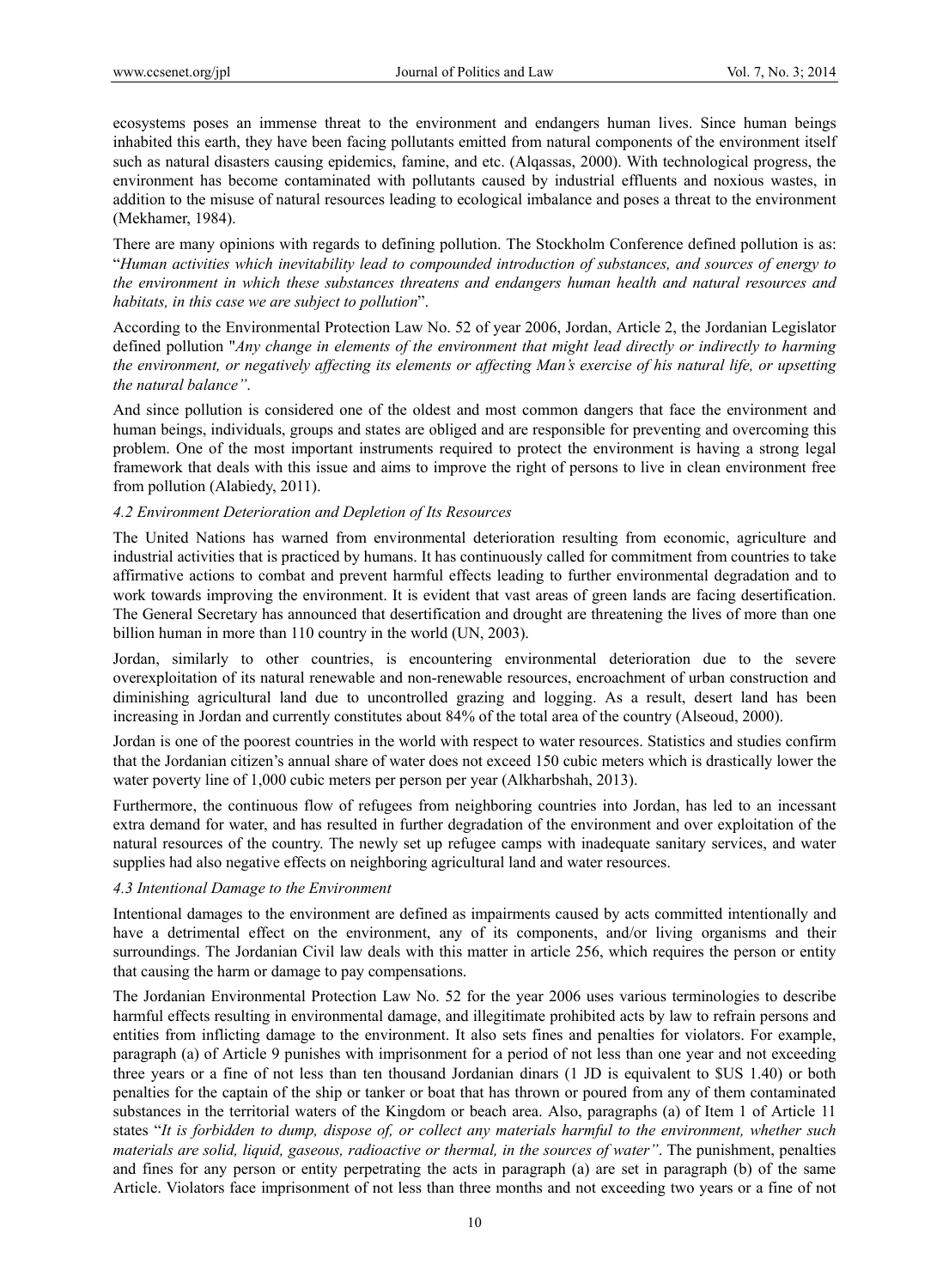less than ten thousand dinars and not more than fifty thousand dinars or both penalties, or both, and it obliges to remove the causes of violation within the period specified by the court on the basis of a technical report. If the perpetrator fails to meet this obligation, the ministry or its delegate will remove this violation at the expense of the perpetrator. The ministry will charge an additional 25% of the total cost of the removal as administrative expenses, and will fine the perpetrator with an amount not less than fifty dinars and not more than two hundred dinars for each day s/he fails to remove the violation after the end of the period set by the court.

The intentional damage to the environment is one of the worst environmental crimes especially if it is caused by the State itself. Examples of such acts include but not limited to: the burning of oil wells, intentional contamination of drinking water or rivers in wars or intentional discharging of untreated waste water into the sea.

Acts that are committed against the environment and its components are considered international crimes as stated in the text of Article 55 of the Additional Protocol I to the four Geneva Conventions issued in 1977 which obliges Participating States to protect the natural environment during act of war and bans revenge attacks against the environment (Series of International Humanitarian Law No.9, 2008).

#### **5. The Development of Environmental Legislations**

#### *5.1 International Environmental Legislation*

Since the beginning of this century, the world has taken long strides in developing internationally binding legislative instruments such as conventions, treaties, protocols and national laws, aiming to protect the environment. And, the environmental international legislation has developed to become what is currently named the International Environmental Protection Law.

There are more than 155 international conventions and agreements relevant to the environment. The Jordanian Government has ratified many of these agreements, and considers them as main sources for the Jordanian Environmental legislative framework. Article 5 of the Jordan Environmental Protection Law No. 52 of 2006 explicitly stresses the implementation of these agreements. This Article states: "*The Ministry, in cooperation and coordination with bodies concerned with environment matters on the local, Arab and international levels, shall be responsible for protecting the elements and components of the environment from pollution and shall endeavor to execute agreements concerning environment matters*."

The international environmental legislation was developed after the Stockholm Conference in 1972 which stressed the important relationship between the environment and development. The Conference emphasized the human right to clean environment free from pollution, and recognized the threat imposed by the continuous increase in human population, which results in uncontrolled and overexploitation of natural resources and habitats leading to environmental deterioration. The Participating States agreed on the creation of a new institution the United Nations Environment Program (UNEP) to serve as a focal point within the UN system for the promotion and coordination of the international environmental agenda in1972.

In 1981, the African Charter on Human and Peoples Rights (also known as the Banjul Charter) was adopted. Article 24 of the Charter recognizes the right of people to "*a general satisfactory environment favorable to their development"*. Similarly, the Organization of American States affirmed the right of every person to live in a safe and healthy environment in the Additional Protocol to the U.S. Charter on Human Rights (Protocol of San Salvador).

In 1982, World Charter for Nature (known as the IUCN) was adopted. In Principle 23, it reaffirmed that: "*All persons, in accordance with their national legislation, shall have the opportunity to participate, individually or with others, in the formulation of decisions of direct concern to their environment, and shall have access to means of redress when their environment has suffered damage or degradation*".

In 1992, the Earth Summit was held in Rio de Janeiro. Jordan participated in the Summit. Important conventions were presented during the Summit which formed the basis of the international Environmental Protection Law. These conventions include (Kashash, 1998):

- Convention on Biological Diversity that aims to protect the biodiversity and the distribution of natural resources fairly among member states.
- Convention on climate Change that requires developed (industrial) countries to diminish pollution by reducing and controlling industrial emissions into the atmosphere.
- United Nations Convention to Combat Desertification that aims at combating desertification and mitigating the effects of drought in countries suffering from desertification.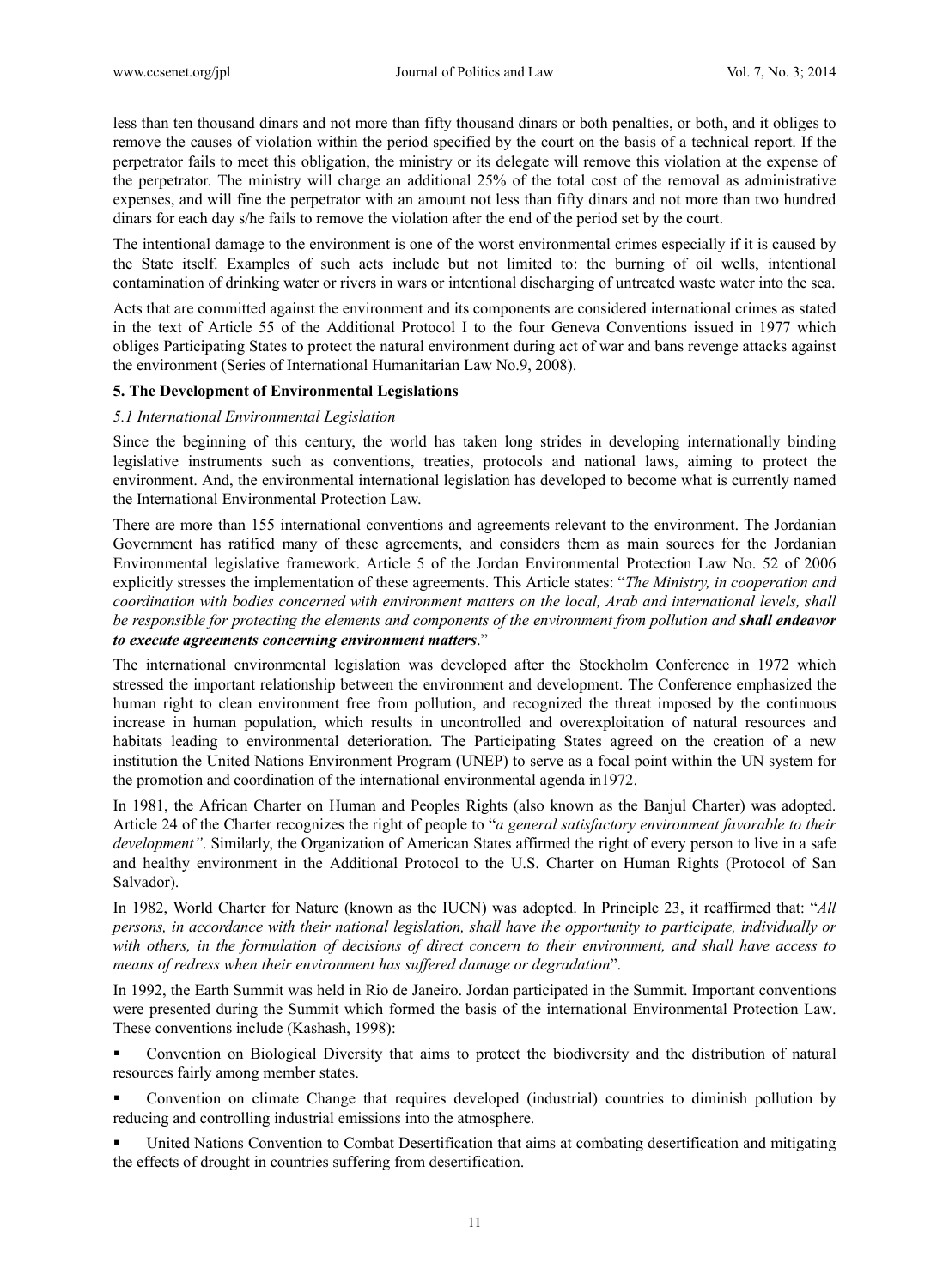World Summit on Sustainable Development which was held in Johannesburg in 2002 in South Africa. The Summit focused on translating development plans to action plans, and it requested to take binding measures to provide adequate financial resources necessary for sustainable development.

#### *5.2 Jordanian Environmental Legislation*

Since the creation of the modern state of Jordan, the Government of Jordan has been keen to protect the rights and freedoms of individuals as mandated by Article 7 of Chapter 2 of the Constitution of 1952 and its amendments of 2011; "*1) Personal freedom shall be guaranteed; 2) Every infringement on rights and public freedoms or the inviolability of the private life of Jordanians is a crime and punishable by law*". And since clean healthy environment is considered a fundamental human right, the Jordanian legislators considers inflicting harm to the environment a criminal act punishable by law. In addition, preserving and protecting the environment from pollution is a sacred duty for present and future generation. Moreover, the Constitution gives the legislative authority the right to issue laws to protect the environment of the country. However, environmental protection was not a priority to the Government until the late 90's. As such, the legislators partially tackled environmental issues by including environment related provisions in a number of Jordanian Laws.

For example, the Jordanian Penal Code No. 12 of 1960 Article 449 Item 1 states that "*Any individual that cut or damage plantations, trees or bushes that grow in nature or are planted by others and/or releases animals to intentionally to destroy them will be punished by imprisonment from one week to three months or a fine of five dinars to twenty-five dinars, or both* ". Also, stipulated in Article 458 of the same law "*Anyone who intentionally contaminates a source of drinking water will be punished by imprisonment of one to three years and a fine of not more than fifty dinars"*. It is obvious that the penalties and fines set by the Penal Code are extremely low and inadequate with the severity of the harm and damage inflicted by the perpetrators on human health and the environment.

Other Jordanian laws that include environment related provisions which are:

- 1) Crafts and Industries Law No. 16 of 1953
- 2) Civil Defense Law No. 12 of 1953
- 3) Municipalities Law No. 29 of 1955
- 4) Cities, Villages and Buildings Organization Law No. 79 of 1966
- 5) Jordan Valley Development Law No. 19 of 1968
- 6) Housing Corporation Law No. 27 of 1968
- 7) Public Health Law No. 21 of 1971
- 8) Agriculture Law No. 20 of 1973

In the 1980's, the Government recognized the fact that these laws cannot provide adequate legal framework to protect the environment, and keep pace with developments in contemporary life. Therefore, the Government adopted a new policy to address environmental issues which included the amendment of some laws, and the creation of the Department of Environment (DOE) in 1980 under the Ministry of Municipalities and Rural Affairs. The DOE was tasked to draft a National Environment Strategy to address international environment related obligations and overcome existing national administrative and legal challenges with respect to dealing with environmental issues. The first Jordanian Environment Strategy was adopted in 1992. It tackled multiple sectors and called for the draft of an Environmental Protection Law.

The First Environmental Protection Law No.12 of 1995 was passed and became effective in 1995. This Law was later amended and issued by the Government as a Temporary Law cited as the Temporary Environmental Protection Law No.1 of 2003 and DOE was abolished, and the Ministry of Environment was created pursuant to this Law. In 2006, this Law was approved by both Houses of Parliament and ratified by King of Jordan, and was cited as the Environmental Protection Law No. 52 of 2006, and became effective on October  $10<sup>th</sup>$  of 2006. The paper will later discuss this law, and the challenges of enforcing it in the country in details.

#### **6. The Legal Framework for Environmental Management in Jordan**

#### *6.1 Government Institutions*

There are a number of ministers and government organizations that have environment related duties and responsibilities as mandated by the Jordanian Laws. This creates ambiguity and overlapping responsibilities with regards to managing and protecting the environment. However, as stipulated by the Environmental Protection Law No. 52, the Ministry of Environment is deemed the competent entity to protect the environment of the Kingdom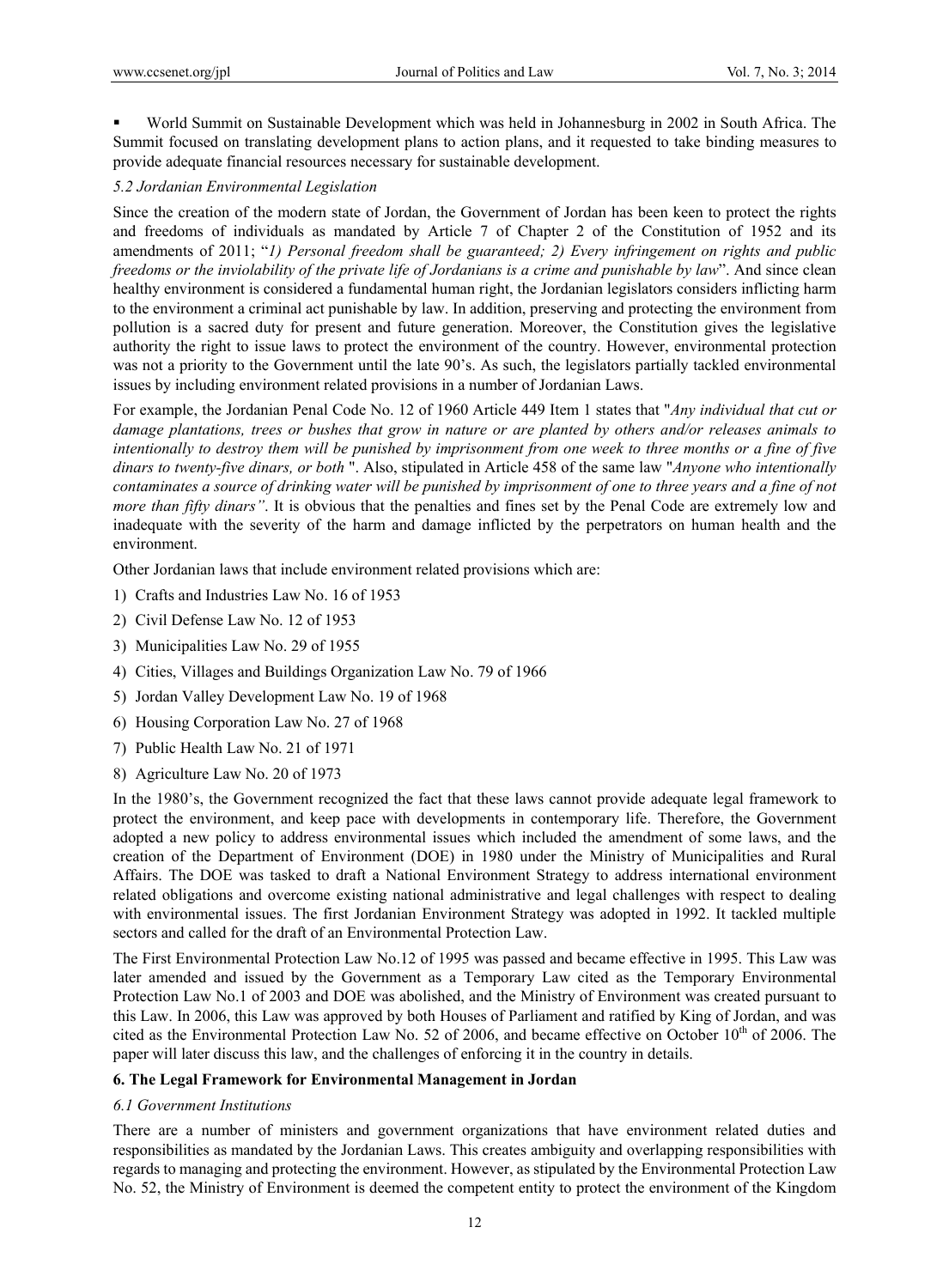and reference at the national, regional and international levels as regards to environmental matters and affairs. It is expected to cooperate and coordinate with other competent parties (government and non-government organizations) in fulfilling its responsibilities. Some of these institutions are mentioned below:

 **Ministry of Health:** pursuant to the Public Health Law No. 47 of 2008, the Ministry is the competent authority accountable for the protection of public health in the country. It is also responsible for monitoring the water and food quality to ensure its safety and adequacy for human consumption.

 **Ministry of Water and Irrigation:** in accordance to the Water Authority Law No. 18 of 1988 and its amendments, the Ministry is responsible for water protection and pollution prevention; modernizing and implementing water policies; execution of water projects such as the construction of dams in the country; and caring for and defending Jordan's water rights in the region. The Ministry is comprised of two government entities: the Water Authority and the Jordan Valley Authority

 **Ministry of Agriculture:** the Agriculture Law No. 44 of 2002 provided the Ministry of Agriculture with the responsibility of protecting various environmental elements including soil, flora and fauna. The law also gave the Ministry the authority to monitor the quality of local and imported food products, pesticides and insecticides sold in the local market to ensure that they meet the Jordanian Standards and do not contain harmful material to the environment and human health.

 **The Standards and Metrology Organization:** is entrusted in ensuring the health and safety of Jordanians and protection of the environment by issuing adequate national standards and making sure that local and imported products are in compliance with the these standards and any other technical regulations adopted by the Organization for the purpose.

 **Ministry of Municipal and Rural Affairs:** according to the Municipal Law No. 13 of 2011, the responsibilities of this ministry are to plan urban and rural areas (zoning), provide construction licenses and collect solid waste.

 **Nuclear Regulatory Commission:** pursuant to the Radiation Protection, Nuclear Safety and Security Law No. 43 of 2007, Article 4, "*the commission, in cooperation and coordination with concerned authorities aims to achieve the following: 1) regulating and monitoring the use of nuclear energy and ionizing radiation, 2) protecting environment and human health and property from the hazards of radiation and related pollution, and 3) ensuring the availability of conditions and requirements of general safety, radiation protection, and nuclear safety and security"*. As per Article 5 of the same Law, the Commission is responsible for granting licenses and permits for nuclear facilities, radiation institutions and workers operating in the radiation and nuclear fields.

 **Royal Administration for Environmental Protection:** the administration was first introduced in 2006 under the name of Environmental Police Administration. On December  $15<sup>th</sup>$  of 2008, the administration was renamed as the Royal Administration for Environmental Protection. The purpose of this administration is to introduce the concept of environmental security. It does so by applying and implementing policies and national legislations that protect the Jordanian environment. The administration derives its authority from the eighth and ninths articles of the Criminal Procedure Code. The administration acts as police officers authorized to track environment related crimes and enforcing the laws in the Kingdom (Al Zoghby, 2013).

 **The Ministry of Environment:** was established as pursuant to the Temporary Environmental Protection Law No. 1 of the year 2003. It is the competent entity to manage and protect the environment of Jordan. This Law defined the ministry's functions, duties and powers, which will be discussed in more details in section 6.3.

## *6.2 Civil Society's Organizations*

Civil society's organizations have been playing a prominent role in spreading environmental awareness through outreach programs. They were successful in adding environmental content into school curriculums and creating environmental social clubs. These organizations have also been working towards finding a sustainable balance between economic development and the protection of the environment (Yehya, 2003). The organizations have been very active in managing environmental matters and affairs, and addressing environmental problems and challenges in collaboration with government agencies.

 **The Royal Society for the Conservation of Nature (RSCN):** was established in 1966 and was the first non-profit organization to deal with biodiversity protection. The Ministry of Agriculture delegated the responsibility of nature reserves management in the Kingdom and protection of the country's wildlife to RSCN. The society is also responsible for implementing the International Convention on International Trade in Endangered Species (CITES) that prevents the trafficking of endangered wildlife (plants and animals that face extinction). Furthermore, it manages and controls hunting areas and provides hunting licenses.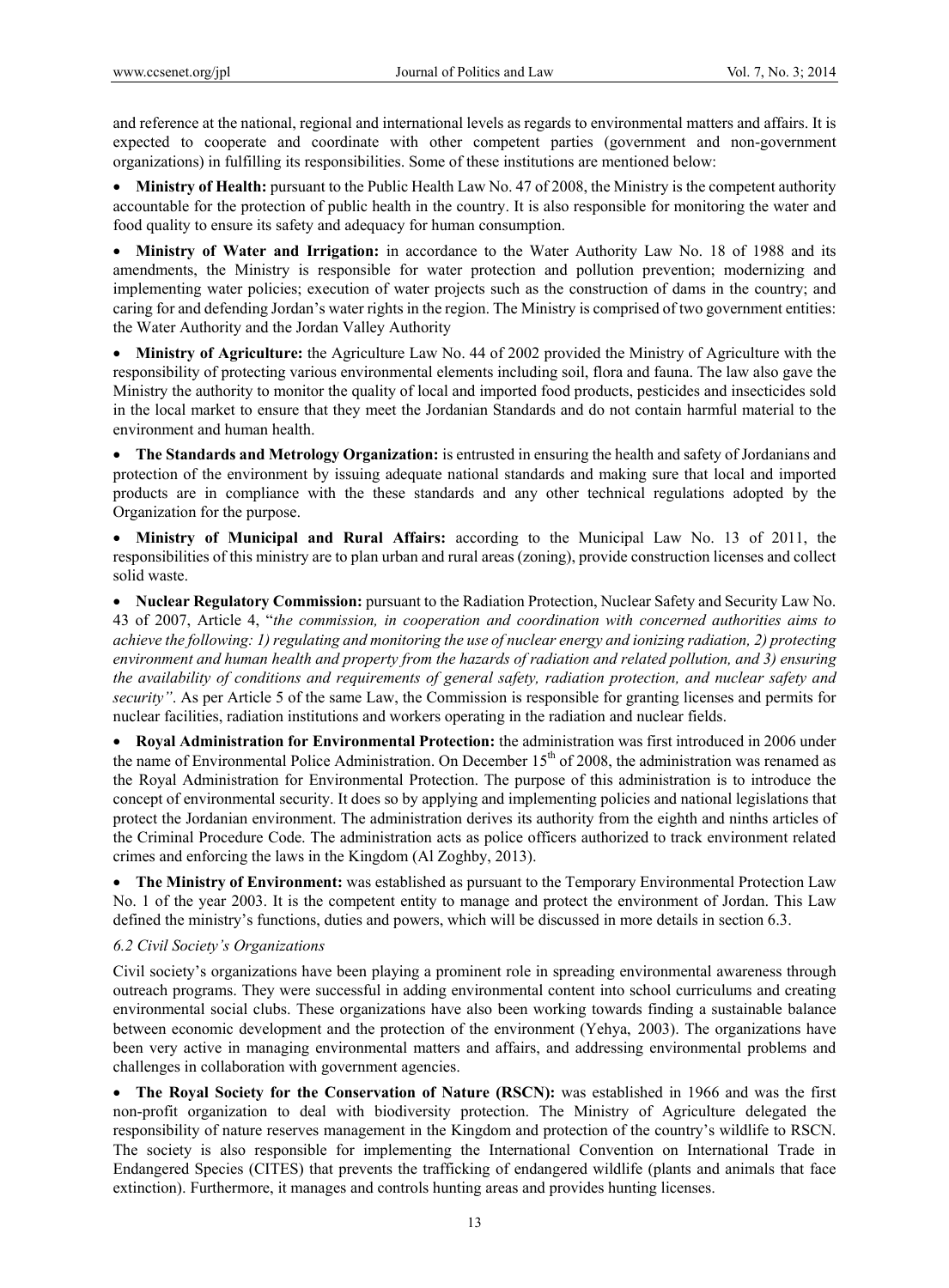**Jordan Environment Society (JES):** was established in 1988. The primary objective of JES is to protecting the environment and its basic elements (water, air, soil and wildlife). JES collaborates with other organizations and concerned individuals and specialists to identify environmental problems and find solutions for them. And, it works towards the adoption of policies and application of necessary standards and procedures to protect the environment, and control pollution in the country. Furthermore, it promotes environmental awareness to all sectors of the society and helps create individual and national commitment to preserve the environment and deal with environment related issues.

 **Jordanian Society for Desertification Control and Badia Development:** was established in 1990 upon the recommendations of the permanent committee for desertification control adopted by the League of Arab Countries. The main objectives of the society is to conduct research and studies to determine the causes of desertification, develop and implement solutions to combat desertification, protect agricultural land and the wildlife affected by desertification to maintain environmental balance. In addition, it oversees the construction of dams in the Jordanian deserts for the purpose of water harvesting.

 **Friends of the Environment Society-Jordan:** was established in 1995 and aims to create an environmentally conscious generation. It works mainly with schools to educate young school children in order to increase their environmental awareness. The society collaborates with the private sector, government organizations and other non-profit societies to address Jordan's chronic environmental issues and to reach sound comprehensive solutions.

All the afore-mentioned societies play vital roles towards achieving a balanced sustainable environment. The Jordanian Environmental Protection Law supports these societies. Article 15 of the Law calls for the formation of an advisory committee where the NGOs concerned with the environment can be members of this committee. In addition, Article 23 states: "*the Ministry, upon the approval of the Council of Ministers, may delegate any of it is duties and powers to any ministries, corporation or volunteer organizations concerned with the field of environmental protection, provided that such delegation shall be specific and in writing*".

In Jordan, the civic societies generally face a number of obstacles that hinder their capabilities in achieving their goals which include: weak administrative performance due to the limited number of volunteers; insufficient financial resources to support their activities; lack of access to required environmental information and data; and poor coordination among themselves. In order to achieve the ultimate goal of protecting and preserving the environment they must primarily enhance the cooperation, coordination and collaboration with one another to overcome some of these obstacles (Mosalha, 1996).

#### *6.3 Environment Protection Law No. 52 of 2006*

In 2006, the Temporary Environmental Protection Law No. 1 of 2003 was passed by the Upper and Lower Houses of Parliament and ratified by the King. It became permanent and was cited as the Environmental Protection Law No 52 of 2006. It came into effect on October  $10^{th}$  of 2006

The law contains 27 articles that include definitions, general principles, objectives, and duties and powers of the Ministry of Environment. It also sets the principles for cooperation and coordination between the Ministry and local, regional and international organizations that work in the environment field, in order to achieve the goals of protecting the environment and improve its various elements in a sustainable manner.

As per Article 4 of this Law, the Ministry's duties are:

 Developing a general policy to protect the environment and preparation of various plans, programs and projects necessary to achieve sustainable development.

Drafting the specifications and standards for the various elements of the environment.

 Monitoring and measuring the elements of the environment and its components. And, monitoring and supervising the public and private corporations, companies, and projects. The purpose of this function is to ensure compliance with environmental specifications and standards. This function is done in coordination with competent scientific centers and labs authorized by the Ministry.

 Issuing environmental instructions, pursuant to this law, to protect the environment and its elements and setting the licensing conditions for the establishment of entities (companies, projects) operating in various economic sectors including but not limited to agriculture, industrial, mining, and others.

 Setting the principles for handling harmful and hazardous material to the environment. This includes classifications, collection, transportation, storage, destruction and disposal. A specific regulation shall be drafted for this purpose.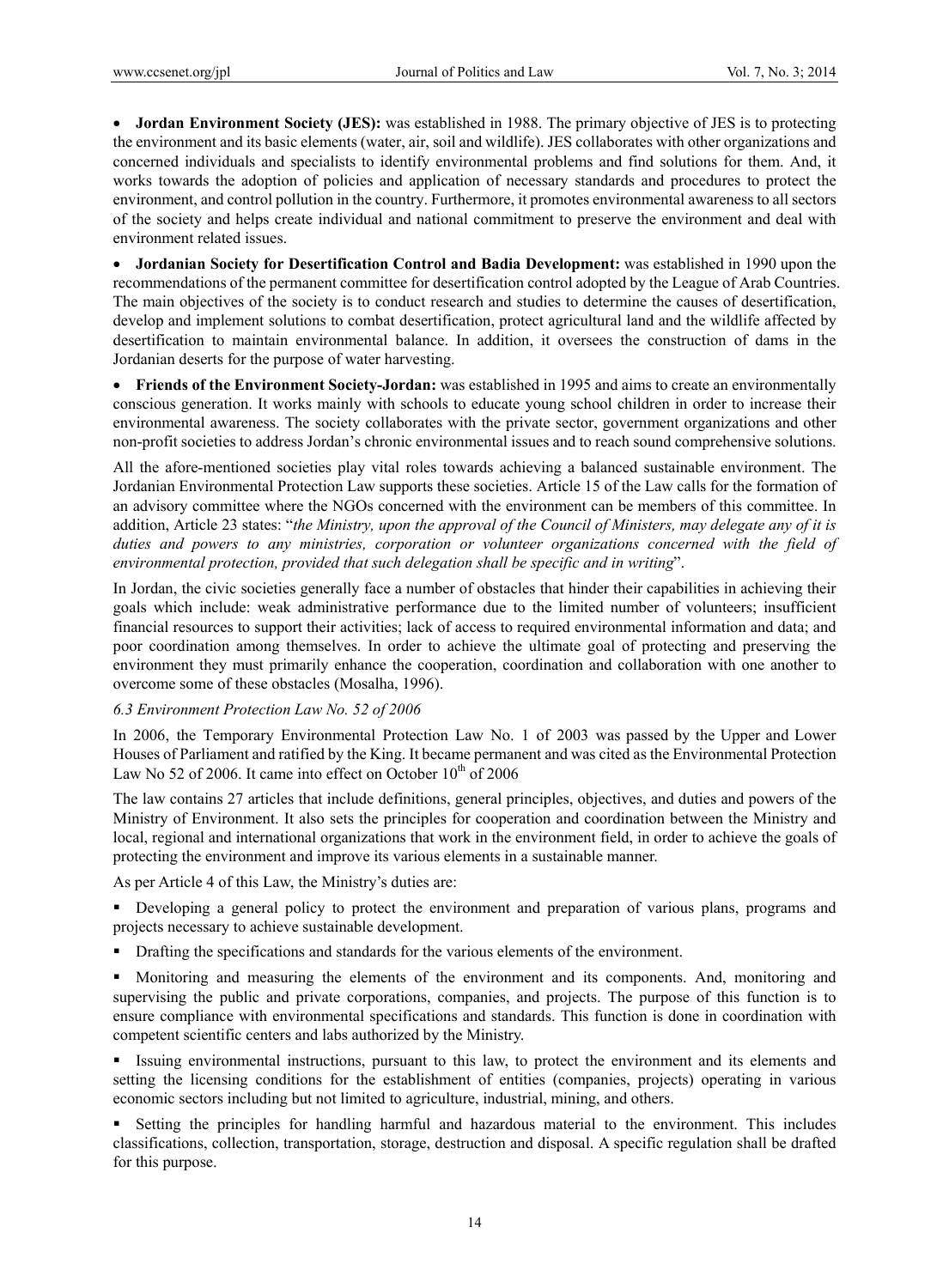Approving the establishment of nature reserves and national parks and supervising and monitoring their management.

Preparation of environmental emergency plans.

 Conducting environment related research and studies and issuing publications related to the environment including State of the Environment reports.

 Strengthening the relationship between the Kingdom and Arab, regional and international states and concerned authorities and organizations in matters related to protecting the environment. In addition, enhancing cooperation in implementing international environment related conventions and agreements.

Pursuant to Article 25 of the Law, the Council of Ministers shall issue regulations necessary for the execution of the Law which include:

1) Nature Protection Regulation (not issued)

2) Environment Protection from Pollution in Emergency Situations Regulations (No 26 of 2005; issued pursuant to Temporary Environmental Law No. 1 of 2003)

3) Water Protection Regulation (a draft was prepared in 2005 but was not issued)

4) Air Protection Regulation (No. 28 of 2005; issued pursuant to Temporary Environmental Law No. 1 of 2003)

5) Marine Environment and Coastal Protection Regulation (No 51 of 1999; issued pursuant to Environmental Law No. 12 of 1995 which was later amended and cited as Marine Environment and Coastal Protection Regulation as No. 23 of 2005)

6) Natural Reserves and Natural Parks Regulations (No. 29 of 2005; issued pursuant to Temporary Environmental Law No. 1 of 2003)

7) Management, Transport and Handling of Harmful and Hazardous Materials Regulation (No. 24 of 2005; issued pursuant to Temporary Environmental Law No. 1 of 2003)

8) Management of Solid Wastes Regulation (No. 27 of 2005; issued pursuant to Temporary Environmental Law No. 1 of 2003)

9) Environmental Impact Assessment Regulation (No. 37 of 2005; issued pursuant to Temporary Environmental Law No. 1 of 2003)

10)Soil Protection Regulation (issued; No. 25 of 2005)

11)Charges and Wages Regulation (not issued)

12)Environmental Protection Fund Regulation (No.66 of 2009; issued pursuant to the Environmental Law No. 52 of 2006)

The Law requires the public and private sector to implement the regulations, instructions and decisions issued under the provisions of this Law. The law provided the staffs of the Ministry with the Judicial Police authority to enable them to monitor and inspect environmental elements in the country.

The Law calls for the establishment of the Environmental Protection Fund to finance environmental projects and initiatives aiming at protecting the environment and conservation of its elements. In addition, and upon the recommendation of the Minister, the Council of Ministers may form a consultative committee comprised of competent members representing various entities concerned with the environment.

The Law also includes specific legal provisions for each environmental element (air, water, soil, and other components). For example, in the area of soil protection, all corporations, companies and enterprises are mandated to adhere to the terms and conditions set for the establishment of agricultural projects, development, industrial, commercial, housing, mining and other related services. Licensing of theses establishment and the renewal of the license will be subject to compliance with these terms and conditions.

The Law sets the principles for handling harmful and hazardous material to the environment and entrusted the Ministry of Environment to issue a list prohibited harmful and hazardous material. Special and strict rules and regulations with regards to handling harmful and hazardous material are enforced by the government to ensure adequate monitoring and control of the entry of these materials into the country and ensuring that prohibited hazardous substances do not enter Jordan or pass through it. These rules and regulations are compliant with the requirements of the Basel Convention. Furthermore, the producers and handlers of hazardous materials and waste, whether in gaseous, liquid, and solid, radioactive or in thermal form, must take necessary precautions to ensure avoidance of inflicting harm or damage to humans and the environment. They are also required to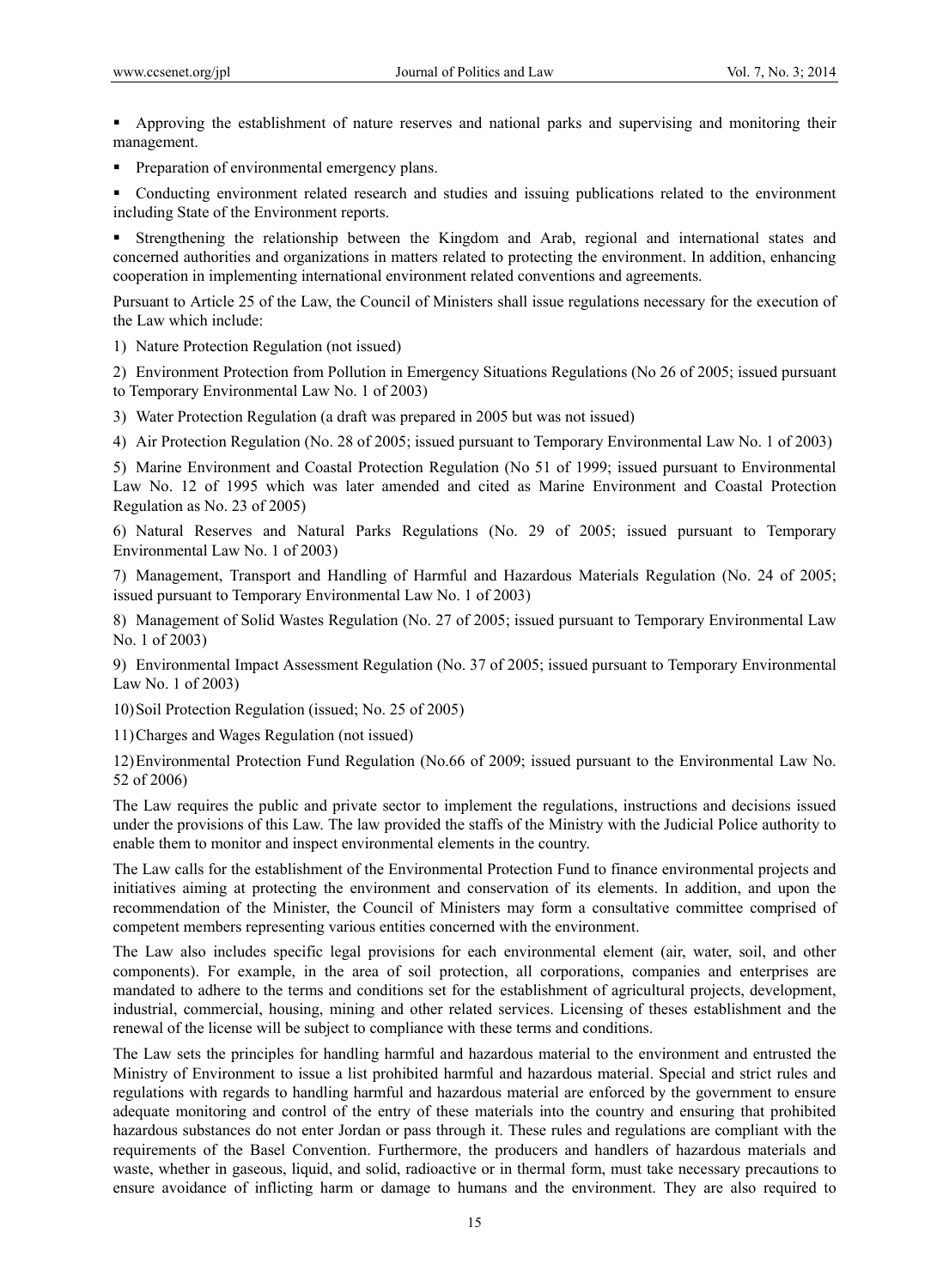maintain a record of these materials including the disposal method used. The Ministry is obligated to monitor these facilities and check the records to assure that they match the actual facts gathered by the Ministry. It is worth mentioning that the Ministry is currently managing the hazardous waste landfill located in Swaqa south of the capital Amman.

As for the solid waste, the Management of Solid Wastes Regulation No. 27 of 2005 addresses and sets the conditions for the management, collection, transport, disposal and recycling of solid waste.

In case of environmental related emergencies, the Environment Protection from Pollution in Emergency Situations Regulations No 26 of 2005 calls for the formation of a national committee for the protection of the environment from pollution. This committee shall be headed by the Minister of Environment and comprised of competent members representing various entities concerned with the environment.

In accordance to the Environmental Impact Assessment (EIA) Regulation No. 37 of 2005; based on the intended operation and classification of a proposed project, every corporation, company or establishment is obliged to conduct an EIA as per the requirements of this regulation prior to the buildup of a facility or execution of a project that might have adverse impact on the environment. It is a prerequisite to obtain the license for execution. Also, any future facility expansion may require the conduction of an EIA.

With regards to the environment element air, the Ministry adopts the definition of Air as defined by the Jordanian Standard (JS) No. 1140 of 2006: Environment-Air quality-Ambient air quality standards: "a mixture of gaseous that has its own natural properties and of known constitutes". It includes ambient air outdoors, in working areas, public places, and etc. Air pollution is any change in the composition of ambient air that may lead directly or indirectly to harming the environment or negatively affecting human health. This may be caused by human activities, or natural disasters. All corporations, companies and enterprises in the agricultural, development, industrial, commercial, housing, mining and other related services are mandated to adhere to the requirements of the Air Protection Regulation No. 28 of 2005. Effluents must not exceed permissible limits specified JS No. 1140.

With regards to noise pollution, the Ministry issued instructions to define the sources of noise and the maximum permissible limits. Noise is defined undesirable sounds with different frequencies leading to a sense of discomfort to individuals. Jordan adopted the International Standard ISO 2204 of 1979 and its amendments methodologies to measure airborne acoustical noise and evaluate of its effects on human beings. The instructions prohibit the use of horns, bells or alarm devices except in emergency cases and situations permitted by law. The use of loudspeakers at weddings in open areas is also forbidden. In addition, the instructions does not permit the use of construction equipment that produce loud noise between 8 pm until 6 am, except the cases that have been pre-approved by the Minister of Environment, upon recommendation of the General Secretary.

As for the protection of water, several legal texts were passed that are directly related to the subject of water, whether in the Water Authority Law No. 18 of year 1988 or the Penal Code No. 16 of year 1960, as amended, or the Environmental Protection Law No. 52 of year 2006. The Environment Law tackles mainly maritime environment related issues, and protection of sources of water including water basins. In accordance to Article 11, the Law forbids the dumping or disposal of harmful material whether solid, liquid, gaseous, radioactive or thermal in the sources of water. In addition, it does not all allow the storage of these materials in the proximity of water resources within the safe limits set by the Minister. The Water Authority Law deals with the other water related matters including drinking water, surface and ground water, waste water, etc.

The Environmental Protection Law Article 8 forbids the discharge of any polluting or harmful materials into the marine environment, in the territorial waters, or at the beach areas within the boundaries and distances specified by the Minister. Pursuant to this Law, the Ministry issued the Marine Environment and Coastal Protection Regulation as No. 23 of 2005 to protect and manage the maritime environment. The regulation defines permissible water activities such as swimming, fishing, scuba diving, and other water sports. The Ministry, in cooperation with competent authorities will conduct environmental inspection as well as monitor the maritime water quality and marine biodiversity.

As stipulated by the Environmental Protection Law, sanctions may range from administrative penalties such as revoking a business license or closure, to criminal penalties which may include imprisonment and fine payments depending on the violation, to civil penalties. The Law requires the owners of factories, vehicles, workshops or any entity that conduct activities that have adverse impact on the environment and emit environmental pollutants to install equipment and take necessary measures to prevent or reduce these emissions to within permissible limits specified by air standards. If the owner does not comply with the Law, the Minister or his delegate may refer him to the Court, which can decide to shut down the factory and punish the perpetrator by imprisonment for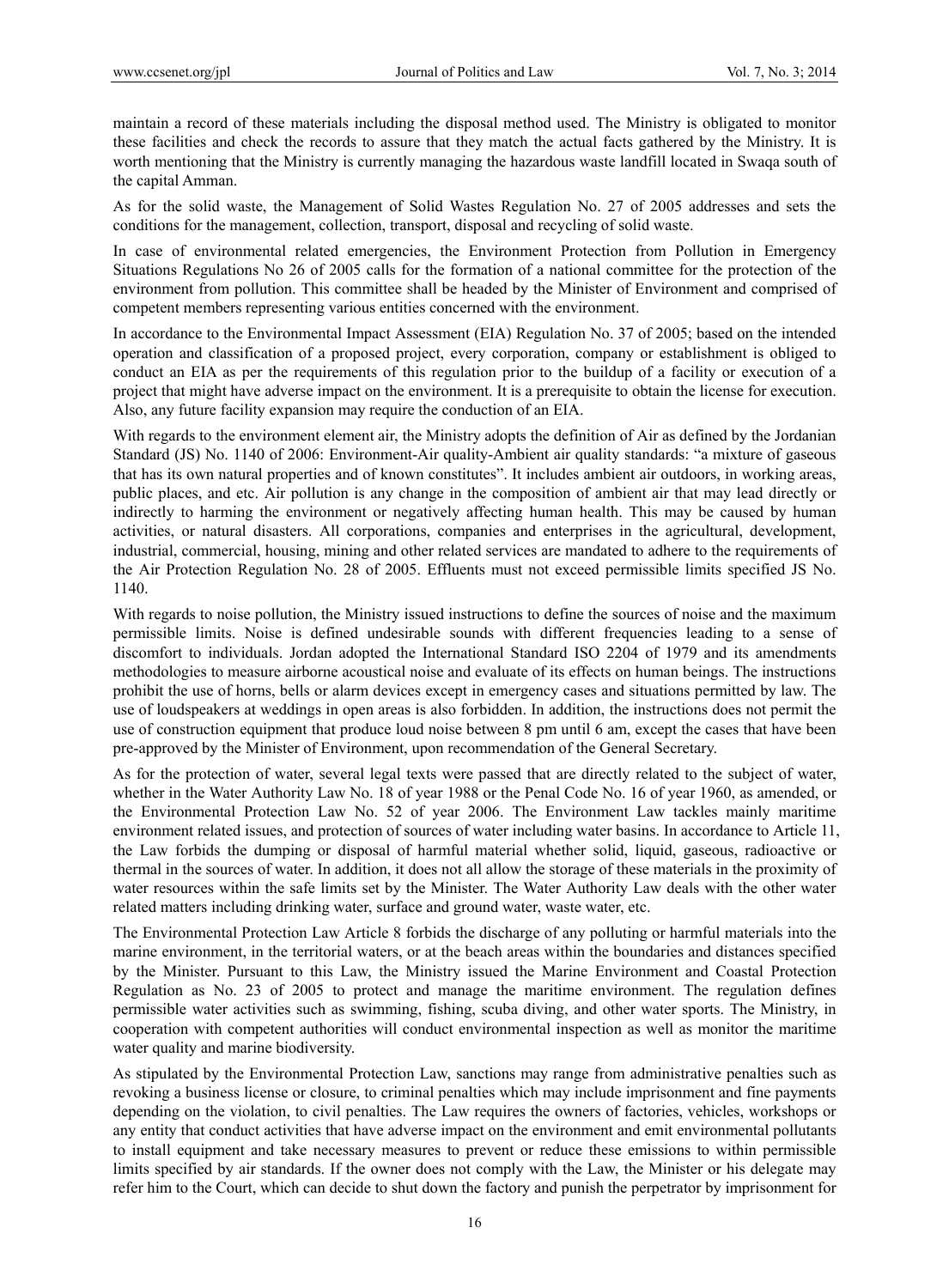a period of not less than one week and not exceeding thirty days, or by a fine of not less than one hundred Jordanian Dinars and not exceeding one thousand or both. The owner must remove the violation within the set period; otherwise he will be fined an amount of not less than fifty Jordanian Dinars and not exceeding one hundred for each day he fails to remove the violation after the set period. In addition, their license may be either suspended or revoked.

The penalties for the following environmental violations include imprisonment from three to fifteen years or fines of up to fifty thousand Dinars, or both:

- Any person who enters hazardous waste into the country.
- Any person who enters harmful materials (pollutants) illegally into the country.

 Any person who discharges any polluting or harmful materials into the maritime environment, in the territorial waters, or at the beach areas within the boundaries and distances specified by the Minister.

 Any person who picks up coral and shells and removes them from the sea, sell them or causes damage and harm to the coral reef.

 Any person who dumps or disposes harmful material whether solid, liquid, gaseous, radioactive or thermal in the sources of water.

The Jordanian law considers the safety, protection and conservation of the environment as a primary responsibility of citizens, the community and the private and public sector. It is our duty to protect the environment for future generations. As such, the Law calls for a coordinated national effort to draft a national environment strategy aiming at enhancing environmental awareness and education, collecting, analysing and dissemination of environmental data and information, as well as developing and implementing environmental projects and initiatives to improve and sustain the environment and its elements to achieve sustainable development.

#### **7. Challenges in Enforcing the Environmental Protection Law in Jordan**

 $\triangleright$  One of the challenges that hinder the implementation (enforcement) of the Environmental Protection Law is the overlap in jurisdiction and duplication of texts with other Jordanian Laws dealing with environment related issues and matters specifically conflicting punishments for violators. For example, Article 54, Paragraph (2) of The Aqaba Special Economic Zone Law No. 32 of year 2000, as amended, stipulates that in the case of violation of this provision which relates to polluting the sea or causing substantial damage to the zone, the perpetrator has to pay a fine of not less than fifty thousand and not exceeding 10 million Dinars. The perpetrator is also obliged to pay compensation and remove the violation. Whereas, the Environment Protection Law maximum fine for damaging the maritime does not exceed twenty- five thousands, mandates the removal of the violation but does not oblige the violator to pay compensation.

It is worth mentioning here that Article 20 of Environmental Protection Law states that "*Nothing in this Law shall prelude that applicability of more severe punishment provided for in any other law in force",* which means that it is up to the Courts to decide on the adequate punishment.

 $\triangleright$  Another challenge that faces the implementation of the Law is the inability of the judicial system to handle environment related cases properly and within a reasonable time frame. The judges do not have the expertise in environmental issue and are not quite familiar with all environment related legislations, binding Arab, regional and international conventions and agreements, as such it takes the court a long time to reach a resolution and make a ruling.

 $\triangleright$  Even though the staffs of the Ministry of Environment are given Judicial Police Authority, they encounter a lot of difficulties in taking affirmative actions in enforcing the law due to the absence of clear instruction to guide them.

 $\triangleright$  Overlap in the responsibilities and duties relevant to the environment protection among various government authorities which creates confusion and ambiguity in handling environment related issues and problems.

### **8. Conclusion**

Jordanian laws pertaining to environmental protection overlap and in some cases are in conflict with one another in dealing with environmental violations which results in confusion in determining the applicable law resulting in delays in issuing a sentence. Furthermore, the set fines in these legislations and are, in most cases, inadequate with respect to the severity of environmental offenses. Thus they do not meet their purpose to preclude violators from committing an environmental offense. Offenders, environmental polluters pay those fines voluntarily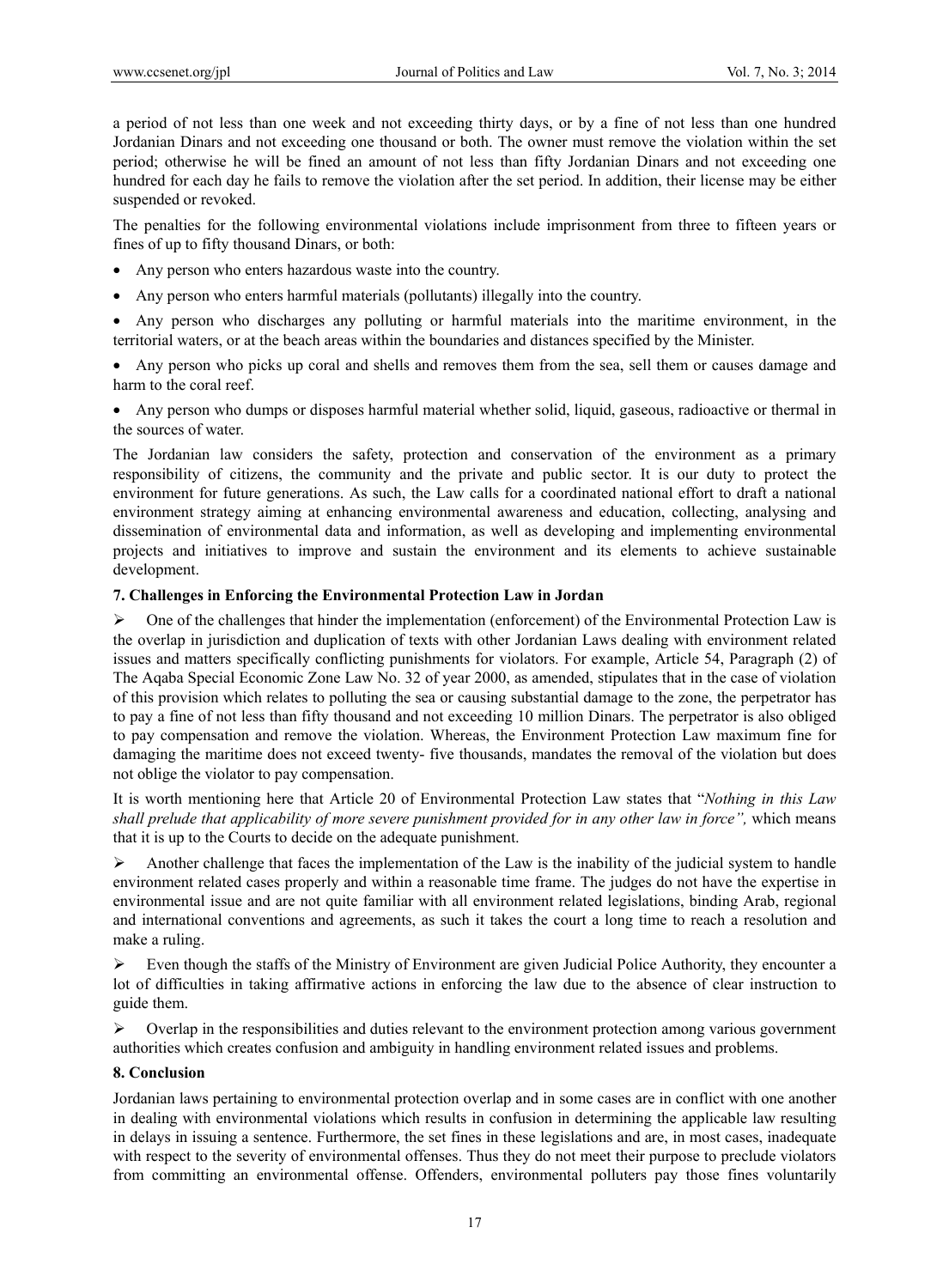without bearing huge losses.

Even though the Jordan Environment Law designates the responsibility of environment protection to the Ministry of Environment, it is still evident in the country that there is ambiguity among various government and non-governmental entities around the responsibilities and duties relevant to environment protection. This is mainly due to duality, overlap and contradiction in the Jordanian laws with respect to this matter, which creates confusion in handling environment related issues and problems.

#### **9. Recommendations**

 $\checkmark$  Establish special environmental courts to ensure that the judges have the right expertise, capabilities and resources to consider environmental cases.

 $\checkmark$  Develop sentencing guidelines and databases to assist judges in making fast and appropriate decisions in environmental cases. The guidelines should overcome the existing problem of conflicting sanctions stated in the different Jordanian legislations, and takes into consideration the severity of the violation.

 $\checkmark$  Implement special advanced training programs for judges to specialize in handling environmental cases, and sufficient to meet the demand.

 Conduct a national study to investigate compliance with Arab, regional and international conventions and agreements that were ratified by Jordan. The study should cover the legal framework to identify gaps and contradictory provisions within national laws. Based on the outcome of the study, it is recommended to amend the legislations as seen necessary.

 $\checkmark$  Develop a National Compliance Plan to meet Jordan's obligations towards Arab, regional and international conventions and agreements that were ratified by Jordan.

 $\checkmark$  Consider having Environmental Ombudsman to enhance and assure the integrity and quality of the environmental administration in the country. S/he shall report to the Lower House of Parliament. His or her directive is to enquire specifically into environmental administration in the country in response to private sector or citizen's complaints, or initiated by the Ombudsman office on its own accord.

 $\checkmark$  Issue the necessary instructions to facilitate the work and empower the staffs of the Ministry that have Judicial Police authority to assure environmental compliance in the country.

 $\checkmark$  Conduct a national environmental awareness program with an emphasis on environmental law, international conventions and agreements. The program should address national, regional and global environmental issues and challenges such climate change, desertification, scarcity of clean drinking water, etc. and should demonstrate the legislative role in combatting these problems.

#### **References**

Adelwahab, M., & Alfar, M. (1985). *International Obligation to Protect Maritime Environment from Environmental Dangers, Arabian Renaissance House*. Cairo, Egypt, pp. 3-5.

Air Protection Regulation No. 28 of 2005.

- Al Zoghby, J. (2003). Environmental Police Administration A Step on the Road. *Al Hussein Bin Talal University Journal*, Ma'an, Jordan.
- Alabiedy, A. (2011). Administrative Mechanisms for Legal Protection. *Baghdad University Law Magazine of year,*  (2), 189.
- Algendy, M. (2000). *Environmental Legislations*, Research Paper, Non-periodic Issues, Center for Studies and Public Consultation, Cairo University, Cairo, Egypt. Issue No.9.
- Alkharbshah, A. (2013). Facing the Problem of Water in the Kingdom. *Jordanian Society for Scientific Research magazine*, Amman, Jordan.
- Alqassas, M. (2000). *Humans & Environment* (10th ed.). Cairo, Research Paper, Non-periodic Issues, Center for Studies and Public Consultation, Cairo University, Faculty of Economics and Political Science, Cairo, Egypt.

Alseoud, R. (2000). *Humans & Environment- The Hope & Disaster* (1st ed.). Amman, Jordan. p. 32.

Al-Sharari, S., & Jabir, H. (1992). *Evaluation of the Legislations Related to The Environment, Duality of Institutions and Proposed Solutions*, the Higher Council for Science & Technology, Amman, Jordan, p.12.

Declaration of the United Nations Conference on the Human Environment, Stockholm, June 1972.

Environmental Impact Assessment Regulation No. 37 of 2005, Provisions No. 9 & 10.